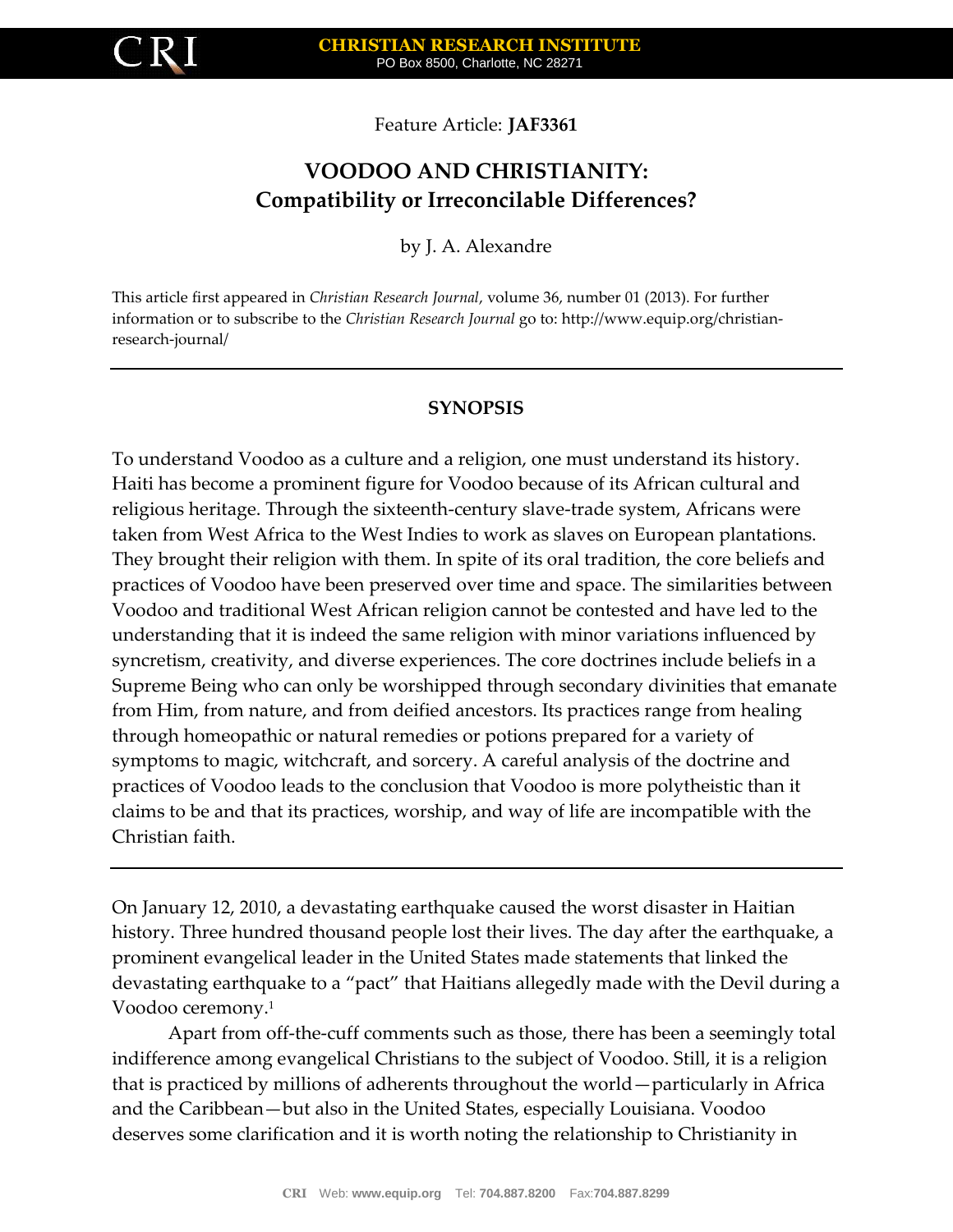terms of compatibility and irreconcilable differences for the purpose of effective evangelism and discipleship.

The study of Voodoo as a religion is difficult for several reasons. First, it is a religion that is based on oral tradition with no written text. Recent initiatives to provide some definition to its beliefs and practices had to rely on the oral tradition. Second, there is much room for disagreement as to the very nature of the religion itself. For example: even on the basis of a surface analysis, is Voodoo a good or evil religion? Some adherents would admit to the practices of witchcraft and magic for evil purposes; others attempt to detach it from anything evil.

## **ORIGINS AND HISTORY OF VOODOO**

Most of the beliefs and practices of Voodoo can be traced back to aspects of traditional African religion and culture. It is practiced in the Caribbean, Central, North, and South America in various forms. Because of its history, however, Haiti has emerged as the primary place for the development and evolution of Voodoo.

Christopher Columbus discovered Haiti in 1492. At that time, the inhabitants were Arawak Indians who called the land *Ayiti* because of its mountains. It was rich in gold and potential for growing crops such as sugar cane, cotton, cocoa, and coffee. In the sixteenth century, the island became a land of exploration and exploitation for Europeans, particularly the Spaniards, and then the French. When those natural resources became in high demand by European markets, the French looked to Africa for cheap labor. Through the slave- trade system, countless numbers of Africans were shipped to Haiti to work as slaves in the plantations under the most inhuman treatment imaginable.<sup>2</sup>

The Africans were taken from various tribes, regions, and countries from the West Coast of Africa (Gulf of Guinea), from areas known today as Senegal, Gambia, the Congo region, Nigeria, and Dahomey.<sup>3</sup> A long list of regions and tribes contributed to the heterogeneity of the beliefs and practices of transplanted Africans.<sup>4</sup>

Although heterogeneous in many aspects, Voodoo has maintained some universal beliefs and practices that represent the core of the West African Traditional Religious system. According to Dr. P. A Ojebode, professor of comparative study of religion at the National Open University of Nigeria, the West African Traditional Religion (WATR) is part of the African heritage as a legacy bequeathed from the ancestors.

The WATR includes belief in a Supreme Being who cannot be approached by humans. WATR also holds that there are lesser divinities, spirits who emanated from the Supreme Deity and have attributes of the Supreme Being as His offspring. They serve as messengers or intermediaries between humans and the Supreme Being. The divinities are ranked in various categories. The primordial divinities are believed to be the divinities of heaven, others comprise the spirit of deified ancestors, and still other divinities are associated with mountains, rivers, and so on. By offering daily sacrifices to these intermediaries, people worship God through them. They have temples, shrines, priests, priestesses, and devotees. Each of those divinities has his or her specific sacred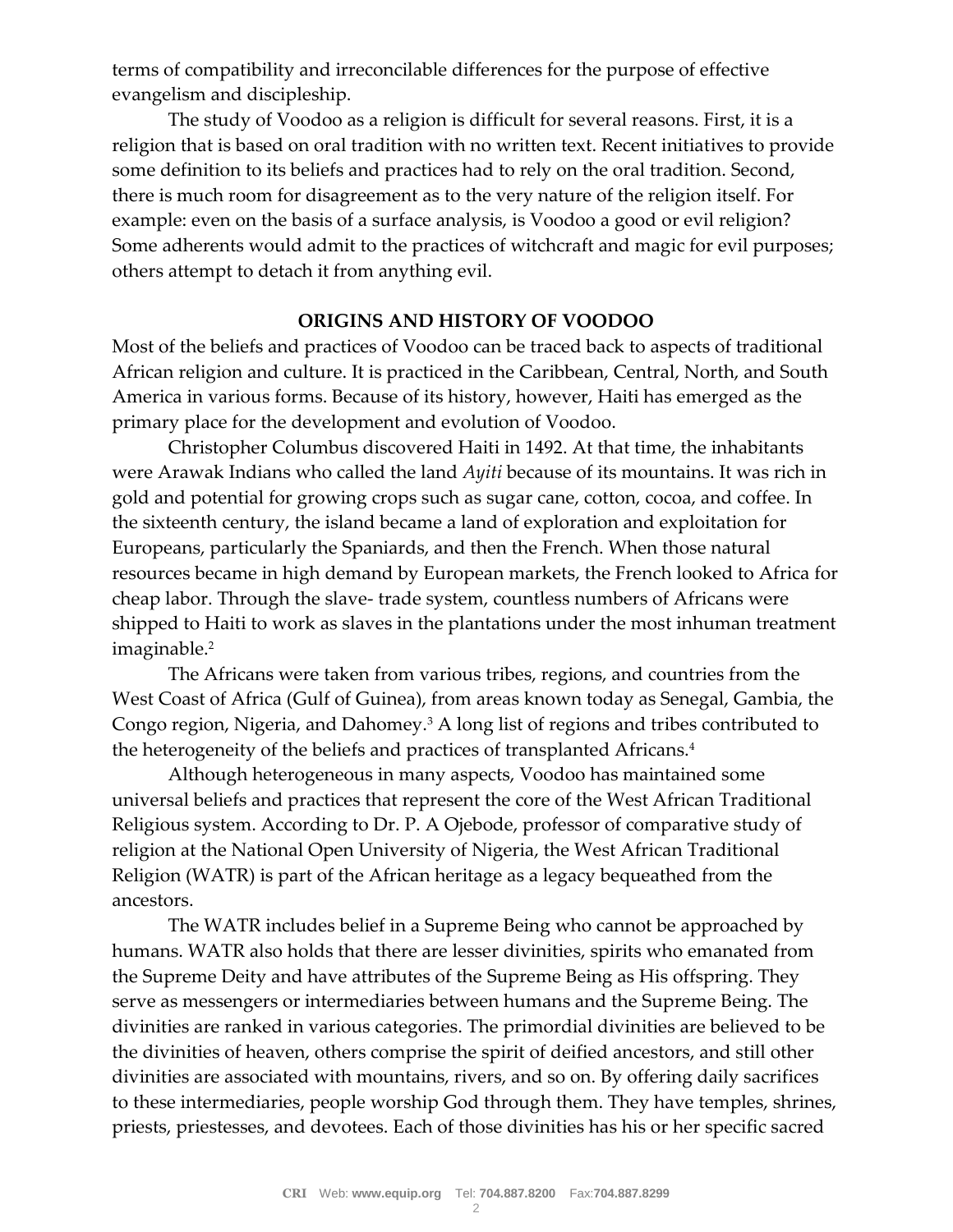object. For instance, iron is the emblem of Ogun (a patron spirit or *loa* of fire). Other objects usually present in the shrine include calabashes, stones, carved images, pots, axheads, and metal snakes.

The WATR also includes belief in magic, witchcraft, and sorcery. According to Ojebode, magic and religion are not mutually exclusive; they both have existed alongside one another across centuries. Magic is a ritual activity that is believed to influence human or natural events through access to external mystical forces. It involves the manipulation of certain objects to cause a supernatural being to produce or prevent a particular result that could not have been obtained otherwise. Witchcraft and sorcery are ugly realities that tend to be ignored by the scientifically inclined or those who want to present Voodoo in the best light possible. Yet they represent the evil side of the tradition. They are employed to inflict misfortunes, accidents, sudden deaths, poverty, barrenness, and other human miseries. Life and property can be cursed. Practitioners may attempt to kill a victim by means of invocation through homeopathic magic. A sorcerer may curse his victim, who may become insane or commit suicide. There is distinction within WATR between those who practice homeopathic or natural medicines, magic, witchcraft, and sorcery. However, witchcraft and sorcery are powers believed to have been inherited from the divinities.<sup>5</sup>

All the scholars who have studied Voodoo agree that Voodoo owes its origins to the WATR, or the Dahomean (from Dahomey, the former name of the west African country of Benin) culture. The theology and practices of WATR and Voodoo are strikingly similar. Although many, such as Jean- Price Mars, have argued that Voodoo is a religion in its own right because it has its own theology and its own ethic, they would concede that it is from the richness of the African culture that Haiti has developed a distinct culture through syncretism, cultural creativity, and assimilation.<sup>6</sup>

### **HISTORY OF VOODOO IN HAITI**

When the slaves arrived in Haiti in the sixteenth century, they were forbidden to practice their faith publicly. The slave owners were predominantly Catholic and they devised a plan to maintain slavery through catechism and conversion to Christianity. The slaves were not allowed to gather for any purpose, however, including Christian religious services, lest such gatherings should lead to uprisings. Fearing that the teaching of Christianity might instill in the slaves a concept of human dignity that was inconsistent with slavery, they introduced the slaves to only the basic elements of the Christian faith. Yet the slaves maintained their original beliefs by finding similarities between what was being taught from Catholicism and the traditional African religion. Although baptized into Catholicism, the slaves were not truly converted into a religion whose adherents were treating them like beasts.<sup>7</sup>

The resistance of the slaves to being truly converted to Catholicism is nowhere more manifest than in the historical gathering called Ceremony of Bois Caiman. The importance of Voodoo in attaining Haitian independence, as well as the historiography of the Bwa Kayiman ceremony, has been articulated largely by Haitian and foreign intellectuals as well as other observers.<sup>8</sup> "During the night of August 14, 1791 in the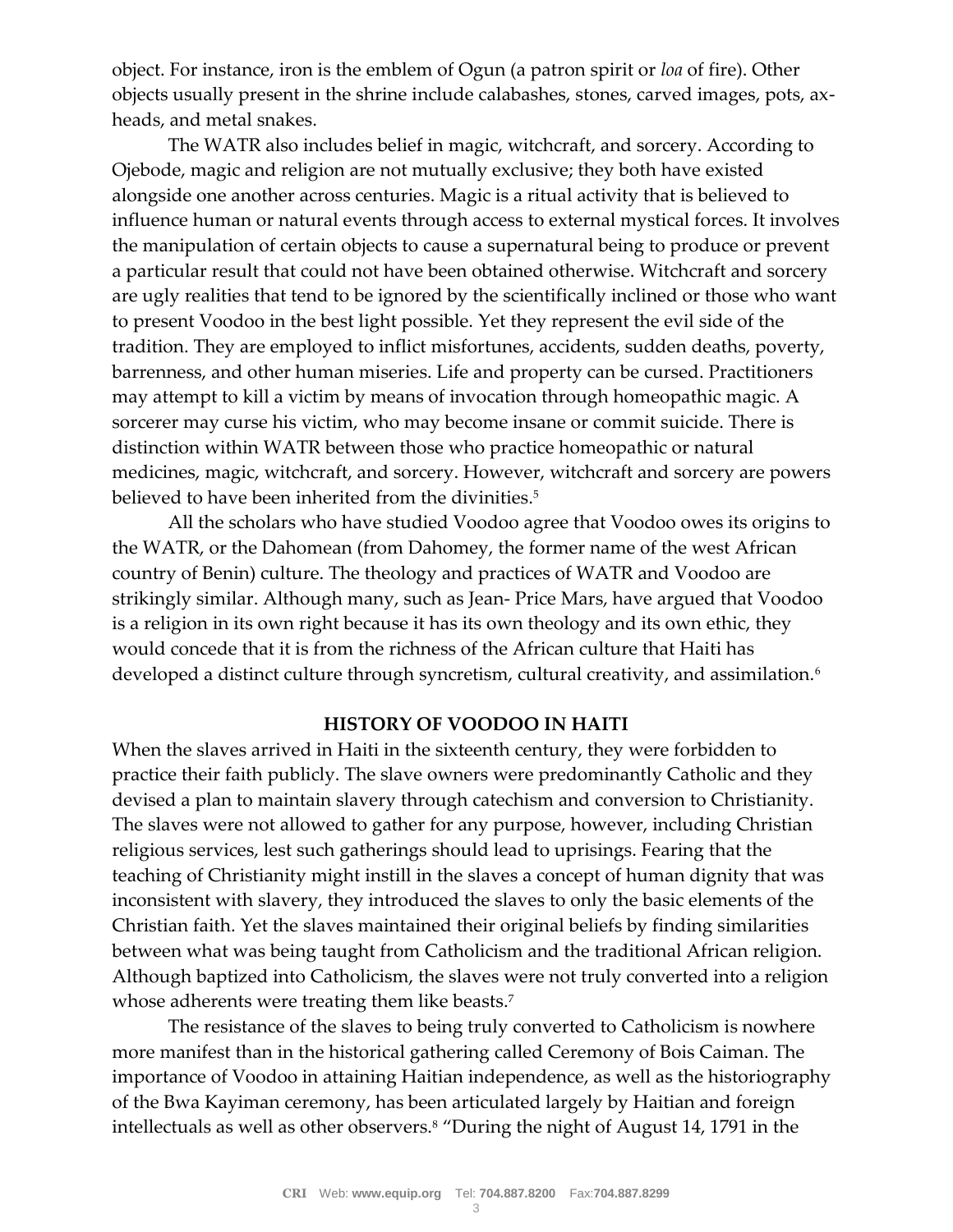midst of a forest called Bois Caiman [Alligator Wood], on the Morne Rouge in the northern plain, near Cap-Haitian, Haiti, the slaves held a large meeting to draw up a final plan for a general revolt. Presiding over the assembly was a black man named Boukman, whose fiery words exalted the conspirators....A black pig was sacrificed. And everybody in assistance swore blindly to obey the orders of Boukman, who had been proclaimed the supreme chief of the rebellion."<sup>9</sup>

The Bois Caiman ceremony is an undeniable event in the history of Haitian freedom from slavery. However, no historian has ever reported a "pact with the Devil" at that ceremony. The gathering gave the slaves the collective determination and the courage drawn from their beliefs that led to the sacrificing of an animal to their gods. Animal sacrifices are common in Voodoo ceremonies. The gathering was a reaction to the oppressive slave owners and a foreign religion that was being forced on them in order to keep them in the inhumane condition of slavery. It was the courage and determination of the slaves who vowed to live free or die that made Haiti the first independent black nation of the world—not a "pact with the Devil."

After the abolition of slavery, Voodoo was suppressed by the three most important figures of the Haitian Independence. The first Constitution of Haiti made Catholicism the official religion of the State of Haiti, with all official political and governmental ceremonies and commemorations beginning with a Mass celebrated at the Catholic Church.<sup>10</sup> Still, many practiced Voodoo alongside Catholicism, with similar devotion to both.

Since Voodoo has been received as an integral part of the African Cultural Heritage, any attempt to suppress it has been interpreted as an attack against Haitian identity. Efforts by Haitian writers to return Haiti to the African Traditions were long countered by Roman Catholic campaigns against Voodoo and its superstitious beliefs, but by the early 1950s, the Catholic Church decided to make peace with Voodoo.<sup>11</sup> In 1987, one year after the end of the dictatorial regime of the Duvaliers, the New Constitution of Haiti afforded Voodoo the same right and social status as any other religion practiced in Haiti. In April 2003, by decree of then President Jean-Bertrand Aristide (a Catholic priest), Voodoo was elevated to the same legal position as the other religions of the country. In his decree, President Aristide stated, "Voodoo is an essential part of [Haitian] national identity."<sup>12</sup>

In March 2008, the National Conference of Haitian Voodoo elected its founder, Max Beauvoir, as the first Supreme Spiritual Leader or Supreme Chief of Voodoo, called an ATI, meaning an Elder. Beauvoir, a biochemist who studied in renowned European and American universities, specialized in herbal medicine. The presence of Beauvoir in the Voodoo scene has been significant in the evolution of Voodoo in Haiti. He wrote two books that he calls national patrimonies of a religion that had no standard text defining its beliefs and practices.

During an interview given on TeleImage, a Haitian television program based in Long Island, New York, Beauvoir made some significant revelations about Voodoo as a religion. First, he reaffirmed the basic beliefs of Voodoo taken directly from the West African Traditional religious system and culture. They include belief in a Supreme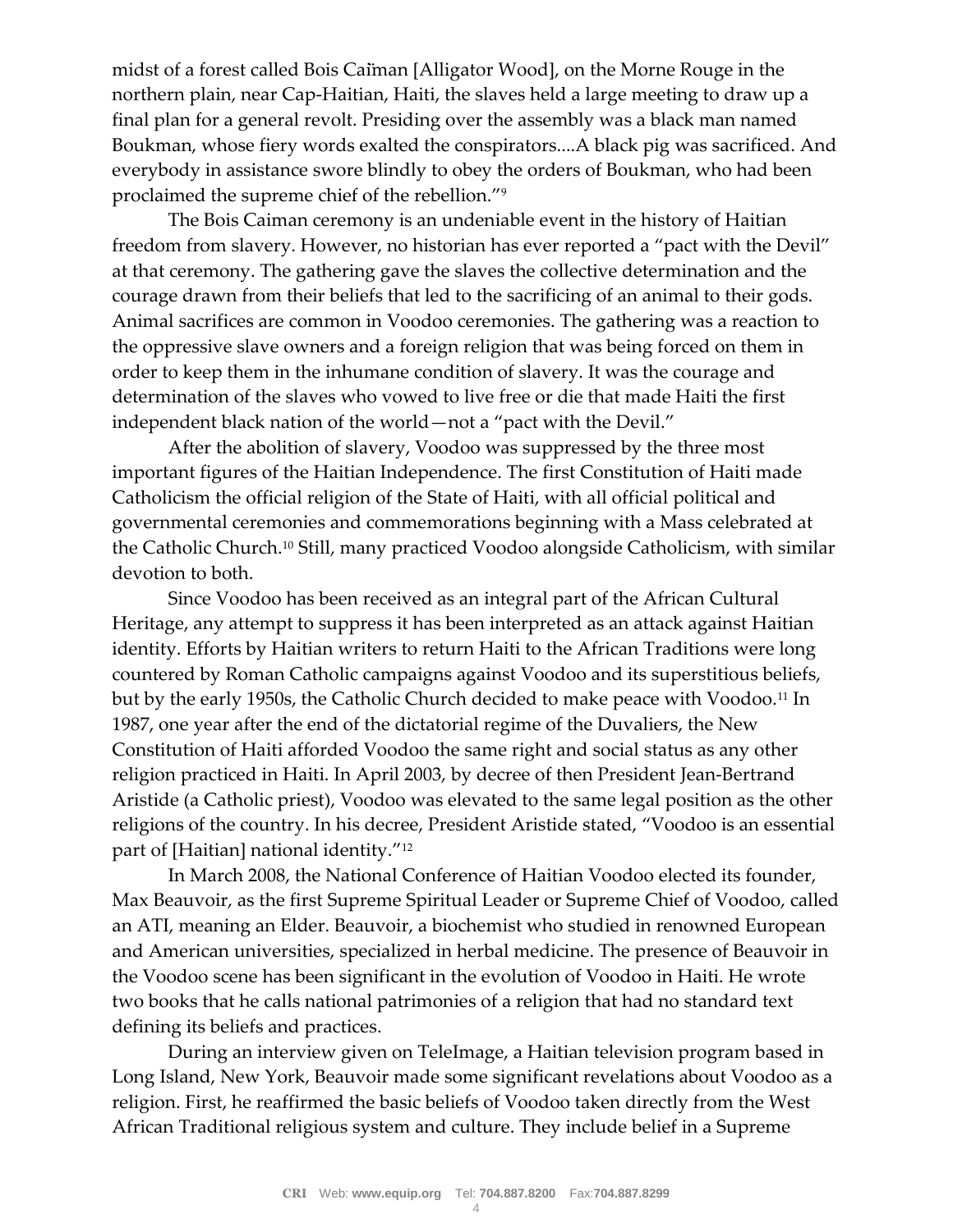Being who gives powers to intermediary divinities between Him and man. Those divinities are called *loas*, or spirits who represent expressions of the Supreme Being.

Second, Beauvoir sees syncretism as an incorporation of various rites and beliefs in the service of Voodoo from various religions and tribes. Some of the practices come from the Arawak Indians who first inhabited the land.

Third, contrary to those who wish to detach Voodoo from evil tendencies, Beauvoir openly admitted the practices of magic, sorcery, and witchcraft as part of the tradition. For instance, he discussed the process of Zombification practiced by a secret society called the Sanpwel. They operate at night and seek to use magic powers to cause evil against those who might have committed a crime in or against the community.<sup>13</sup>

I also interviewed a Voodoo priestess, Dr. Lunine Pierre-Jerome, an educator with a Ph.D. from the University of Massachusetts. She is proud of her Voodoo heritage and sees it as part of her identity. She has practiced Voodoo for more than twenty years. She affirmed beliefs similar to the African Tradition and Beauvoir, except for the practices of evil. While she did not deny that such evil practices occur, Pierre-Jerome does not see them as inherent to Voodoo as a religion. She maintains that every religion has some evil elements in it. She also points out that Catholic prayers, such as "Hail Mary" and the "Pater Noster," are used before transitioning to the prayers to the "Loas" during their services.<sup>14</sup>

**VOODOO AS CULTURE AND RELIGION: THE CHRISTIAN RESPONSE** Understanding the West African Heritage of Haitian culture and Voodoo is important in determining the appropriate evangelical approach to Voodoo as a culture and a religion.

Open dialogue must begin with the acknowledgement that the dynamic ways in which religious and cultural values interact are not readily understood without profound study, analysis, and discernment. There is a fine line between rejecting legitimate aspects of culture in the name of evangelism and adopting sinful elements of culture in the name of enculturation and tolerance.

Culture is defined as "the integrated pattern of human knowledge, belief, and behaviors that depends upon man's capacity for learning and transmitting knowledge to succeeding generations."<sup>15</sup> In culture there are values, beliefs, customs, and traditions that define and shape the lives of the people in any given society. Since the fall of Adam, human nature—and consequently the culture it creates—has been corrupted and permeated by sin. As such, there is a need for a theology of culture to understand any given culture and to propose a relevant, biblical response to it. Culture should not be ignored, automatically discarded, or rejected. It must be carefully studied in light of Scripture to discern both areas of compatibility and of irreconcilable differences. We must never have a cultural view of what is biblical, but rather a biblical view of what is cultural. Voodoo should not escape such scrutiny because of the fear of losing one's cultural identity.

### **ASSESSING THE RELATIONSHIP BETWEEN VOODOO AND CHRISTIANITY**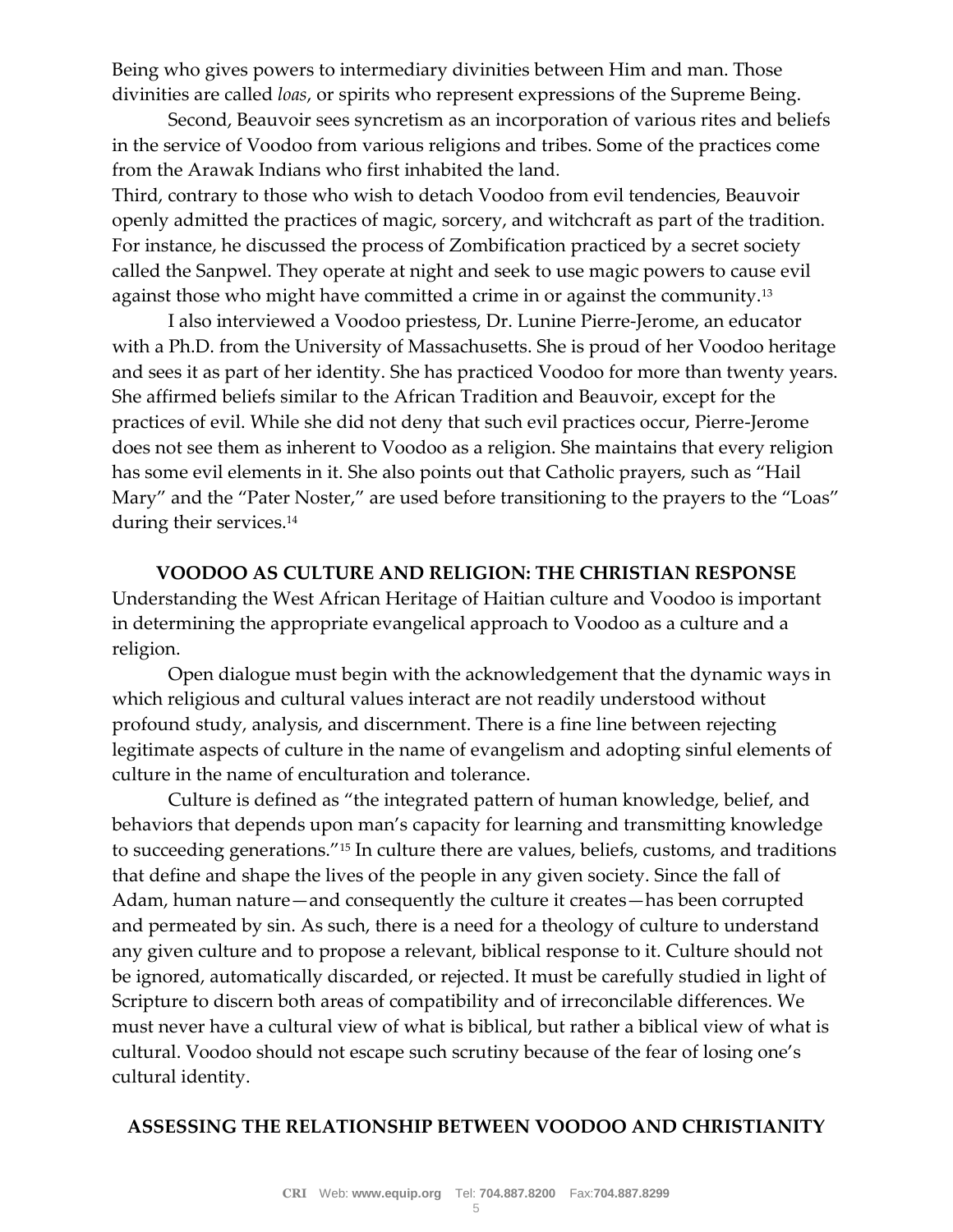Much of the attempts made in the evaluation of the relationship between Voodoo and Christianity have centered on the concept of syncretism. Their failure is often based on superficial comparison of languages, rituals, terminologies, and certain behaviors that are borrowed or transferred from one faith to another. The study of relationships between two religions must be based on the doctrines that define their beliefs and practices in terms of their view of God, their standard of practices, the standard code of ethics, and other fundamental issues.

### **THE THEOLOGY OF VOODOO**

According to the literature and as reaffirmed by Beauvoir and Jerome, Voodoo is a monotheistic religion that believes in the Supreme Being. Still one must ask, are Gran Met (Great Master), the god of Voodoo, and Yahweh, the God of the Bible, different names for the same God? Nothing in Voodoo theology describes the true nature of Gran Met, how he is revealed to his adherents, and how he should be worshipped.

The admission of the existence of the loas or lesser divinities who serve as intermediaries between humans and this transcendent Supreme Being makes Voodoo more polytheistic than it appears. Voodoo divinities, unlike angels, are worshipped and served as substitutes or surrogates to Gran Met. The Christian faith forbids the worship of any other god, as stated in the very first commandment (Exod. 20:3), and this applies also to angels and departed humans (e.g., Rev. 22:8–9). The idea of lesser divinities as intermediaries is also inconsistent with Christian theology. There is one mediator between God and man—Jesus Christ, the Way, the Truth, and the Life (1 Tim. 2:5; John 14:6). The Gran Met of Voodoo is not the God of the Bible. The god of Voodoo is Satan, who through various schemes has infiltrated the culture and religion to create distortions in terminologies and practices to cause humanity to worship him and his demons in the place of the only true God.

#### **THE PRACTICES OF VOODOO**

One of the difficulties in defining Voodoo beliefs has to do with the lack of a standard source of authority that explains its doctrines. The beliefs and practices of Voodoo have passed from one generation to the next through oral tradition. In the absence of standard authority, relativism abounds in both the beliefs and practices of Voodoo. Until the recent publication of *La Priye Ginen* and *Recueil de Chants Sacres* by Beauvoir, no text could be evaluated to determine the fundamental authority behind the beliefs and practices of Voodoo. The way of worship in Voodoo involves the use of divine symbols. Such practices violate biblical faith, which states that no representations of God should be made as a means of worship (Exod. 20:4–6).

For Christians, the character of God as revealed in the Bible is the basis of morality and the commands and teachings of Scripture provide a clear moral standard. In Voodoo, however, the lack of a standard of doctrines leads to the lack of a standard of ethics. Although the concept of crime exists in their vocabulary, it seems to refer primarily to behaviors that are sanctioned by the community in which one lives. There is no clear moral standard or concept of sin. Evil magic can be applied to people or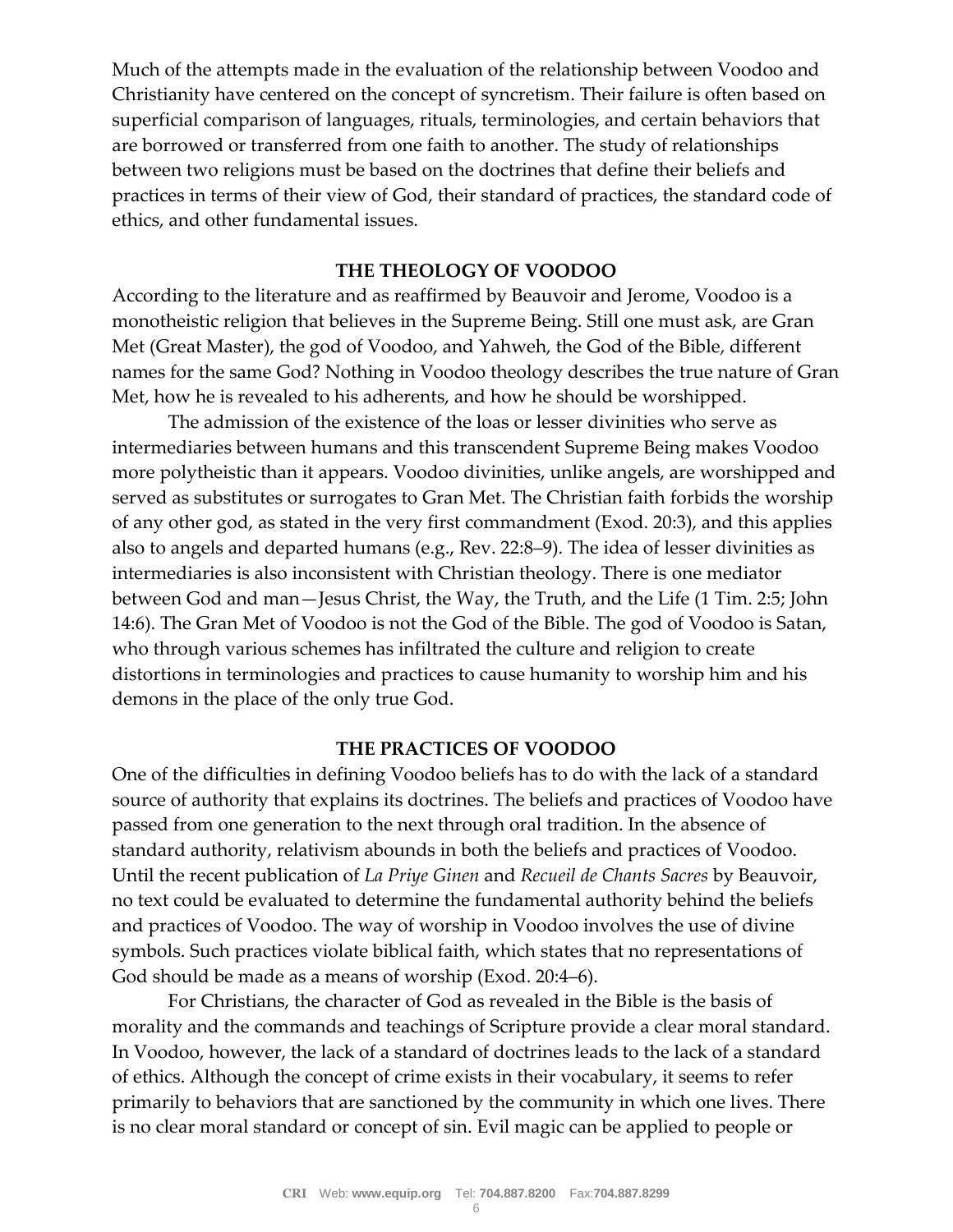objects; life and property can be destroyed for personal satisfaction, vengeful purposes, or personal advantages.<sup>16</sup>

# **IRRECONCILABLE DIFFERENCES**

As we have seen, there are fundamental differences between Voodoo and Christianity that make them irreconcilable. The Christian belief in a Triune God who alone is worthy of worship is contrary to the Voodoo concept of the Gran Met (Great Master) who is worshipped through a pantheon of lesser divinities that include the spirit of deceased relatives, the gods of Africa, and the Kreyol loas of Haiti. The god of Voodoo is not the God of the Bible; it is rather Satan who through various distortions and counterfeits disguises himself and infiltrates the culture and the religion to be worshipped in temples and shrines in the place of God (see, e.g., 1 Cor. 10:19–20). There is one mediator between God and man: Jesus Christ. The use of symbols is idolatrous and forbidden in Scripture. The practices of necromancy, divination, witchcraft, magic, and sorcery of the secret societies of Voodoo are incompatible with the Christian faith (see, e.g., Deut. 18:9–14).

For the purpose of effective evangelism, there is a need to study the Haitian culture and the Voodoo religion to understand its beliefs and practices. The dynamic between religion and culture and the values they share renders the task of evangelists, missionaries, and church leaders a very delicate one. The tendency to interpret Scriptures in light of a culture always comes into question when dealing with the interaction of faith and culture. However, one must develop an ability to distinguish between cultural beliefs and practices that can be adapted to a biblical worldview and those that cannot. Confusion and distortions of biblical beliefs and practices through syncretism should be corrected through discipleship of the new converts from Voodoo to help them understand what is pleasing and displeasing to God, and that salvation is by grace alone, through faith alone, in Christ alone, to the glory of God alone.

**J. A. Alexandre** is originally from Haiti. He has lived in the Unites States for the past thirty years. He holds academic degrees from Dallas Theological Seminary (Th.M., D.Min.) and George Fox University (Doctorate in Clinical Psychology). He is the Senior Pastor of Tabernacle Baptist Congregation, in the Boston area of Massachusetts.

#### **NOTES**

- 1 www.cbn.com/about//pressrelease\_patrobertson\_haiti.aspx. Accessed January 13, 2010.
- 2 Fridolin Saint–Louis, *Le Voudou Haitien: Reflet d'une Societe Bloquee* (Paris: L'Hartmatan, 2000), 39.
- 3 Severine Singh, "A Brief History of Voodoo," *New Orleans Voodoo Crossroads* (Cincinnati: Black Moon Publishing, 1994).
- 4 Alfred Metraux, *Voodoo in Haiti* (New York: Shocken Books, 1989), 38.
- 5 P. A. Ojebode, Course Code: CTH 202, Course Outline: Comparative Study of Religion, National Open University of Nigeria School of Arts and Social Sciences.
- 6 Jean Price-Mars, *Ainsi Parla L'oncle* (Essais d'Ethnographie) (Paris: Imprimerie de Compiegne, 1928), 229. Witchcraft and sorcery are ugly realities that tend to be ignored by the scientifically inclined or those who want